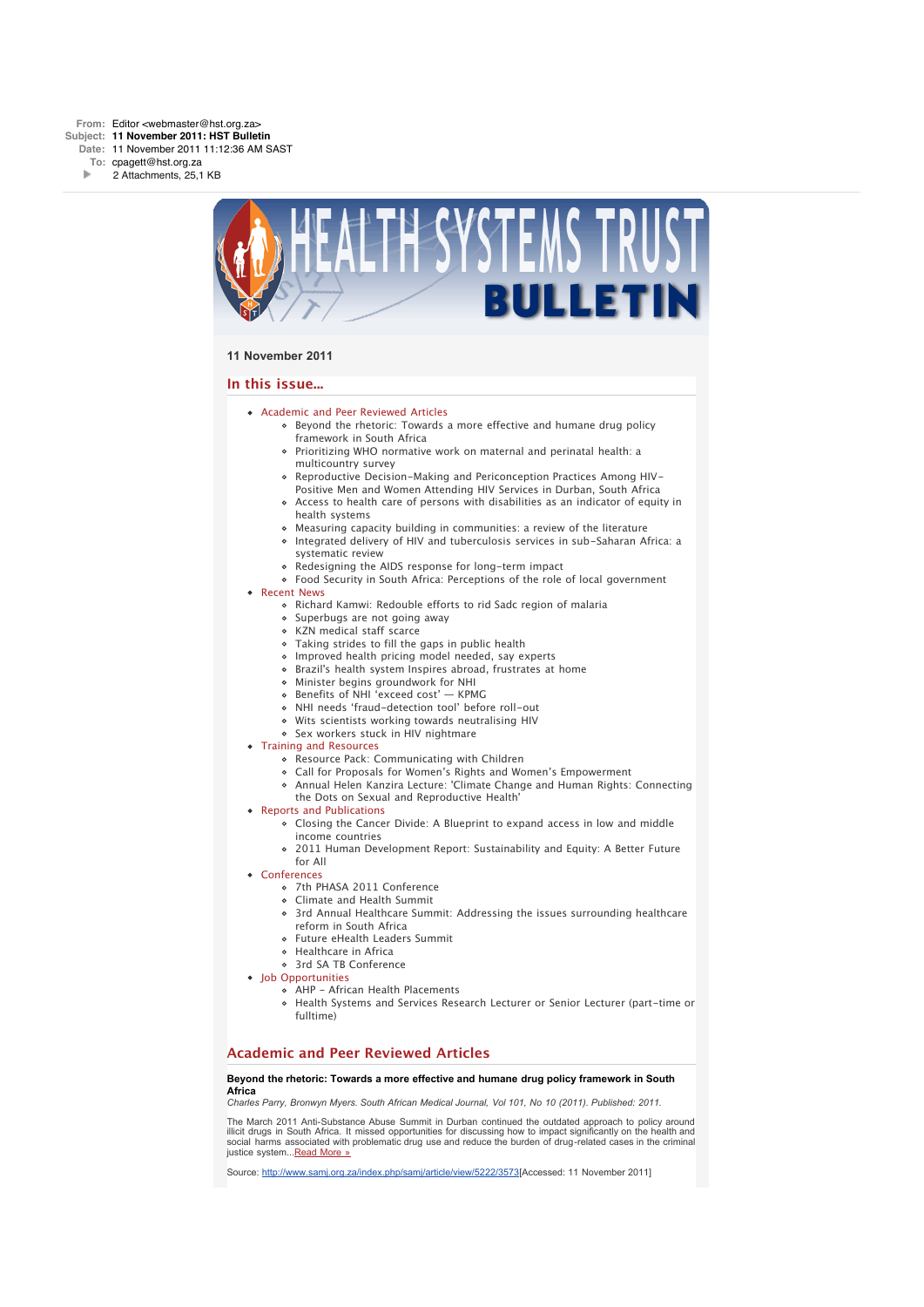### **[back to top](x-msg://19/#top)**<sup>t</sup>

### **Prioritizing WHO normative work on maternal and perinatal health: a multicountry survey** *Cordelia EM Coltart, Joao Paulo Souza and Ahmet M Gulmezoglu. Reproductive Health 2011, 8:30. Published: 28 October 2011.*

WHO develops evidence-based guidelines for setting global standards and providing technical support to its<br>Member States and the international community, as a whole. There is a clear need to ensure that WHO<br>guidance is rel health. It incorporates data from those who inform policy and implementation strategies at a national level, in<br>addition to targeting those who use and most need the guidance at grassroot level...<u>[Read More »](http://bulletin.hst.org.za//lt.php?id=K09XAVZSVQ4CSlBRCkUHC1NR)</u>

*Source: [http://www.reproductive-health-journal.com/content/8/1/30/abstract](http://bulletin.hst.org.za//lt.php?id=K09XAVZSVQ4CSlBRCkUHC1NR)  [Accessed: 11 November 2011]*

### **[back to top](x-msg://19/#top)**

### **Reproductive Decision-Making and Periconception Practices Among HIV-Positive Men and Women Attending HIV Services in Durban, South Africa**

*Lynn T. Matthews, Tamaryn Crankshaw, Janet Giddy, Angela Kaida, Jennifer A. Smit, Norma C. Ware and David R. Bangsberg. AIDS and Behavior pages 1-10. Published: 2011.*

*Understanding reproductive decisions and periconception behavior among HIV-discordant couples is important for designing risk reduction interventions for couples who choose to conceive. In-depth interviews were conducted to explore reproductive decision-making and periconception practices among HIV-positive women with recent pregnancy (n = 30), and HIV-positive men (n = 20), all reporting partners of negative or unknown HIV-status, and attending HIV services in Durban, South Africa...[Read More »](http://bulletin.hst.org.za//lt.php?id=K09XAVZSVQ4BSlBRCkUHC1NR)*

*Source: [http://www.springerlink.com/content/m520564040w04824/](http://bulletin.hst.org.za//lt.php?id=K09XAVZSVQ4BSlBRCkUHC1NR)[Accessed: 11 November 2011]*

#### **[back to top](x-msg://19/#top)**

#### **Access to health care of persons with disabilities as an indicator of equity in health systems** *Malcolm MacLachlan, Hasheem Mannan, and Eilish McAuliffe. Open Med. 2011; 5(1): e10–e12. Published:*

*January 18 2011.*

*Health systems are often evaluated using indicators such as maternal mortality, which reflect the health status of the population and the effectiveness of health services. Addressing the right to health of persons with* disabilities is a significant challenge for health systems because health services for this subgroup are<br>interdependent on other sectors in society, such as education, employment and transportation. By considering<br>health c

*Source: [http://www.ncbi.nlm.nih.gov/pmc/articles/PMC3205810/?tool=pubmed](http://bulletin.hst.org.za//lt.php?id=K09XAVZSVQ4ASlBRCkUHC1NR)[Accessed: 11 November 2011]*

#### **[back to top](x-msg://19/#top)**

### **Measuring capacity building in communities: a review of the literature**

*Selma C Liberato, Julie Brimblecombe, Jan Ritchie, Megan Ferguson and John Coveney. BMC Public Health 2011, 11:850. Published: 9 November 2011.*

*Although communities have long been exhorted to make efforts to enhance their own health, such approaches* have often floundered and resulted in little or no health benefits when the capacity of the community has not<br>been adequately strengthened. Thus being able to assess the capacity building process is paramount in

*Source: [http://www.biomedcentral.com/1471-2458/11/850\[](http://bulletin.hst.org.za//lt.php?id=K09XAVZSVQ4PSlBRCkUHC1NR)Accessed: 11 November 2011]*

#### **[back to top](x-msg://19/#top)**

#### **Integrated delivery of HIV and tuberculosis services in sub-Saharan Africa: a systematic review**

*Jennifer Uyei, David Coetzee, James Macinko, Sally Guttmacher. The Lancet Infectious Diseases, Volume 11, Issue 11, Pages 855 - 867. Published: November 2011.*

*Tuberculosis is a major cause of morbidity and mortality in people with HIV and about a quarter of HIV-related deaths are attributed to tuberculosis. In this Review we identify and synthesise published evidence for the effectiveness and cost-effectiveness of eight integrated strategies recommended by WHO that represent coordinated delivery of HIV and tuberculosis services...[Read More »](http://bulletin.hst.org.za//lt.php?id=K09XAVZSVQ4OSlBRCkUHC1NR)*

*Source: [http://www.thelancet.com/](http://bulletin.hst.org.za//lt.php?id=K09XAVZSVQ4OSlBRCkUHC1NR)[Accessed: 11 November 2011]*

#### **[back to top](x-msg://19/#top)**

**Redesigning the AIDS response for long-term impact**<br>Heidi J Larson, Stefano Bertozzi & Peter Piot. Bulletin of the World Health Organization 2011;89:846-852.<br>Published: 6 October 2011.

Despite signs of progress, the world is far from beating the acquired immunodeficiency syndrome (AIDS).In<br>2009 alone there were an estimated 2.6 million new human immunodeficiency virus (HIV) infections and 1.8<br>million dea *1990...[Read More »](http://bulletin.hst.org.za//lt.php?id=K09XAVZSVAUPSlBRCkUHC1NR)*

*Source: [http://www.who.int/bulletin/volumes/89/11/11-087114/en/index.html](http://bulletin.hst.org.za//lt.php?id=K09XAVZSVAUPSlBRCkUHC1NR)[Accessed: 11 November 2011]*

#### **[back to top](x-msg://19/#top)**

# **Food Security in South Africa: Perceptions of the role of local government** *Justin G. Steyn. Governance and AIDS Programme, IDASA. Published: October 2011.*

*This paper from the Governance and Aids Programme at Idasa examines the role that local government might* play in promoting food security for people living with HIV in a democratic governance context. It examines local<br>government's role in food security through interviews with local councillors in the Tshwane area...<u>Read More</u>

*[Source: http://www.hst.org.za/publications/food-security-south-africa-perceptions-role-local-](http://bulletin.hst.org.za//lt.php?id=K09XAVZSVQ8HSlBRCkUHC1NR)government[Accessed: 11 November 2011]*

**[back to top](x-msg://19/#top)**

### **Recent News**

**Richard Kamwi: Redouble efforts to rid Sadc region of malaria**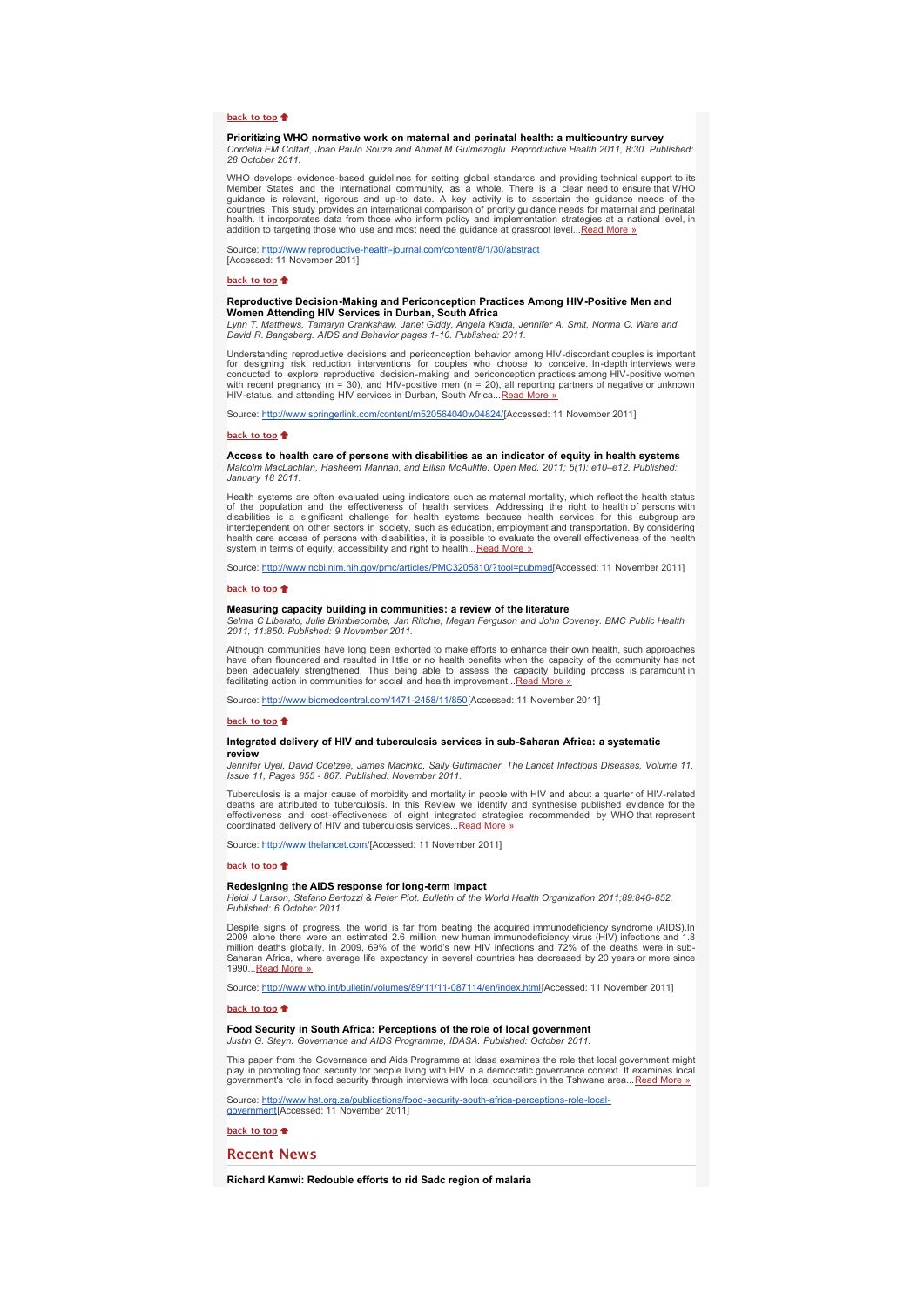*Business Day. Published: 11 November 2011.*

*This week, 12 Southern African Development Community (Sadc) health ministers are meeting in Limpopo with the goal of working together to make malaria history... [Read More »](http://bulletin.hst.org.za//lt.php?id=K09XAVZSVAUGSlBRCkUHC1NR)*

*Source: [http://www.businessday.co.za/articles/Content.aspx?id=158456](http://bulletin.hst.org.za//lt.php?id=K09XAVZSVAUFSlBRCkUHC1NR) [Accessed: 11 November 2011]*

**[back to top](x-msg://19/#top)**

**Superbugs are not going away** *Business Day. Published: 7 November 2011.*

Antibiotic resistant "superbugs" in SA's hospitals are likely to make headlines in the coming years as the world<br>faces the threat of an end to potent and cost-effective treatments for many infectious diseases. In recent<br>we

*Source: [http://www.businessday.co.za/articles/Content.aspx?id=157977](http://bulletin.hst.org.za//lt.php?id=K09XAVZSVQ8PSlBRCkUHC1NR) [Accessed: 11 November 2011]*

**[back to top](x-msg://19/#top)**<sup> $\uparrow$ </sup>

### **KZN medical staff scarce**

*IOL. Published: 3 November 2011.*

*The KwaZulu-Natal Health Department is struggling to fill about 2 700 vacant posts for doctors, leaving* hospitals with a dire shortage of general practitioners and specialists. Less training, poor working conditions,<br>doctors moving into private practice, poor hospital maintenance, meagre pay and the loss of doctors to other *countries are among the reasons cited by the department for the problem..[.Read More »](http://bulletin.hst.org.za//lt.php?id=K09XAVZSVQ8OSlBRCkUHC1NR)*

*Source: [http://www.iol.co.za/news/south-africa/kwazulu-natal/kzn-medical-staff-scarce-1.1170986](http://bulletin.hst.org.za//lt.php?id=K09XAVZSVAYHSlBRCkUHC1NR) [Accessed: 11 November 2011]*

### **[back to top](x-msg://19/#top)**

### **Taking strides to fill the gaps in public health**

*Health-e News. Published: 30 October 2011.*

The National Health Minister, Dr Aaron Motsoaledi, has applauded Wits University for heeding his call to<br>increase their intake of medical students in order to address the shortages of human resources in the public *health sector. ..[Read More »](http://bulletin.hst.org.za//lt.php?id=K09XAVZSVAYGSlBRCkUHC1NR)*

*Source: [http://health-e.org.za/news/article.php?uid=20033316 \[](http://bulletin.hst.org.za//lt.php?id=K09XAVZSVAYFSlBRCkUHC1NR)Accessed: 11 November 2011]*

### **[back to top](x-msg://19/#top)**  $\triangle$

# **Improved health pricing model needed, say experts** *Business Live. Published: 9 November 2011.*

Decision-making on annual health benefit and price changes in SA would be better served by a proper price<br>index for medical scheme contributions, a new study has revealed. The report by the School of Management<br>Studies at

*Source: [http://www.businesslive.co.za/](http://bulletin.hst.org.za//lt.php?id=K09XAVZSVAYDSlBRCkUHC1NR) [Accessed: 11 November 2011]*

#### **[back to top](x-msg://19/#top)**

### **Brazil's Health System Inspires Abroad, Frustrates at Home**

*IPS. Published: 4 November 2011.*

News that the government of South Africa was inspired by Brazil's health system in setting up its own universal<br>coverage scheme might meet with scepticism in this South American country. Sociologist Walkiria Dut *Oliveira was one of the many Brazilians who had a negative opinion of the country's public healthcare system...[Read More »](http://bulletin.hst.org.za//lt.php?id=K09XAVZSVAYCSlBRCkUHC1NR)*

*Source: [http://ipsnews.net/news.asp?idnews=105729](http://bulletin.hst.org.za//lt.php?id=K09XAVZSVAYBSlBRCkUHC1NR) [Accessed: 11 November 2011]*

### **[back to top](x-msg://19/#top)**

### **Minister begins groundwork for NHI** *Business Day. Published: 4 November 2011.*

*An audit of various health facilities across SA had begun ahead of implementing the National Health Insurance (HNI) scheme, Health Minister Aaron Motsoaledi said yesterday. The first phase of the NHI scheme will be implemented from April next year, at 10 pilot projects in 10 districts...[Read More »](http://bulletin.hst.org.za//lt.php?id=K09XAVZSVAYASlBRCkUHC1NR)*

*Source: [http://www.businessday.co.za/articles/Content.aspx?id=157849](http://bulletin.hst.org.za//lt.php?id=K09XAVZSVAYPSlBRCkUHC1NR) [Accessed: 11 November 2011]*

### **[back to top](x-msg://19/#top)**

#### **Benefits of NHI 'exceed cost' – KPMG** *Business Day. Published: 4 November 2011.*

*The economic benefits of introducing the National Health Insurance (NHI) scheme in SA could far outweigh the costs of the programme, global accountancy firm KPMG said yesterday..[.Read More »](http://bulletin.hst.org.za//lt.php?id=K09XAVZSVAYOSlBRCkUHC1NR)*

*Source: [http://www.businessday.co.za/articles/Content.aspx?id=157851](http://bulletin.hst.org.za//lt.php?id=K09XAVZSVAcHSlBRCkUHC1NR) [Accessed: 11 November 2011]*

### **[back to top](x-msg://19/#top)**<sup>t</sup>

### **NHI needs 'fraud-detection tool' before roll-out** *Business Day. Published: 9 November 2011.*

*A mechanism to detect fraud and abuse should be developed well ahead of the roll-out of the National Health Insurance (NHI) scheme and funds should be set aside for this immediately, Human Sciences Research Council CEO Olive Shisana said yesterday...[Read More »](http://bulletin.hst.org.za//lt.php?id=K09XAVZSVAcESlBRCkUHC1NR)*

*Source: [http://www.businessday.co.za/articles/Content.aspx?id=158178](http://bulletin.hst.org.za//lt.php?id=K09XAVZSVAcDSlBRCkUHC1NR) [Accessed: 11 November 2011]*

#### **[back to top](x-msg://19/#top)**

**Wits scientists working towards neutralising HIV** *Health-e News. Published: 9 November 2011.*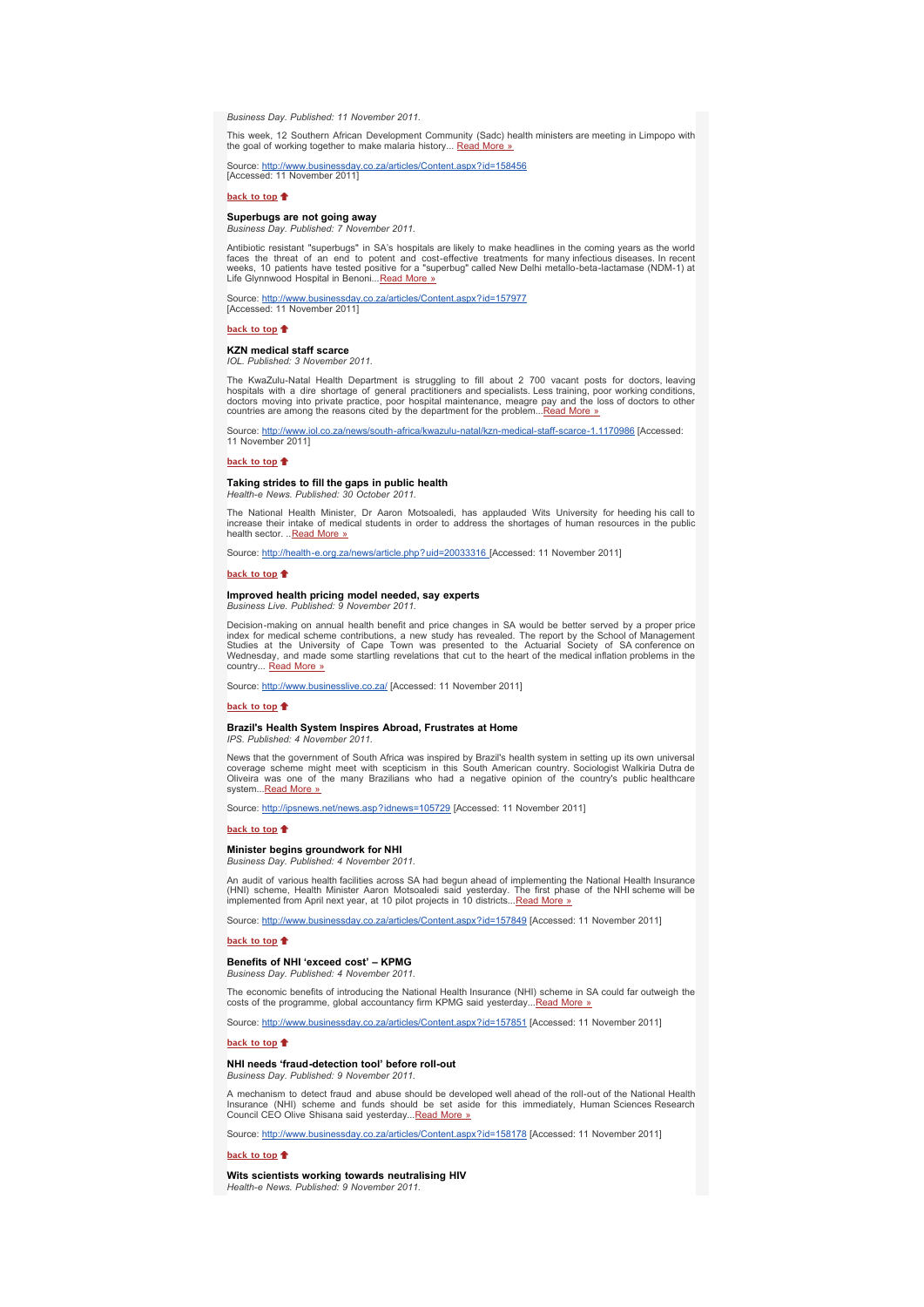*South African scientists are at the coalface of understanding whether HIV can be eradicated from an HIVpositive individual, essentially curing the person..[.Read More »](http://bulletin.hst.org.za//lt.php?id=K09XAVZSVAUESlBRCkUHC1NR)*

*Source: [http://www.health-e.org.za/news/article.php?uid=20033323](http://bulletin.hst.org.za//lt.php?id=K09XAVZSVAIBSlBRCkUHC1NR) [Accessed: 11 November 2011]*

### **[back to top](x-msg://19/#top)**

#### **Sex workers stuck in HIV nightmare** *IOL. Published: 10 November 2011.*

Harassment by police and humiliation at clinics mean just 5 percent of sex workers are getting health care.<br>This is according to research by the Sex Worker Education Advocacy Taskforce (Sweat), which says up to 60<br>percent *to the industry through clients, partners, abuse and rape, according to its research...[Read More »](http://bulletin.hst.org.za//lt.php?id=K09XAVZSVAUDSlBRCkUHC1NR)*

*Source: [http://www.iol.co.za/dailynews/news/sex-workers-stuck-in-hiv-nightmare-1.1175929](http://bulletin.hst.org.za//lt.php?id=K09XAVZSVAUCSlBRCkUHC1NR) [Accessed: 11 November 2011]*

#### **[back to top](x-msg://19/#top)**

### **Training and Resources**

#### **Resource Pack: Communicating with Children** *UNICEF. Published: 2011.*

*Communicating with Children is a resource pack that facilitates the process of learning about the critical* importance of communication that is age- appropriate and child-friendly, holistic, positive, strengths-based and<br>inclusive. We believe effective communication is a two-way process for sharing ideas and knowledge that *involves understanding people: their needs, skills, beliefs, values, societies and cultures. . [Click Here](http://bulletin.hst.org.za//lt.php?id=K09XAVZSVAcASlBRCkUHC1NR) for further information.*

#### **[back to top](x-msg://19/#top)**

#### **Call for Proposals for Women's Rights and Women's Empowerment** *European Commission. Published: 2011.*

*The European Commission has issued a call for proposals under the "Gender Equality and Women's Empowerment" theme to address inequalities and promoting women's rights. The overall objective of the call for proposals is to contribute to the promotion of women's social and economic empowerment and rights. [Click Here](http://bulletin.hst.org.za//lt.php?id=K09XAVZSVAcPSlBRCkUHC1NR) for further information.*

#### **[back to top](x-msg://19/#top)**

### **Annual Helen Kanzira Lecture: 'Climate Change and Human Rights: Connecting the Dots on Sexual and Reproductive Health'**

*Date: Tuesday 29 November 2011 Time: 17:30 for 18:00 Venue: Senate Hall, University of Pretoria*

*This public lecture on 'Climate Change and Human Rights: Connecting the Dots on Sexual and Reproductive* Health' will be presented by Ms Mary Robinson, Former President of the Republic of Ireland; Former United<br>Nations High Commissioner for Human Rights and President of the Mary Robinson Foundation for Climate<br>Justice. RSVP:

### **[back to top](x-msg://19/#top)**

### **Reports and Publications**

#### **Closing the Cancer Divide: A Blueprint to expand access in low and middle income countries** *President and Fellows of Harvard College. Published: 2011.*

*The paper argued that much could be done to prevent and treat cancer by deploying primary and secondary* caregivers, using global financing mechanisms effectively, making off-patent drugs available and all drugs and<br>inputs more affordable, and by using global and regional procurement mechanisms. Further, the paper argued, *increasing access to CCC can strengthen health systems so they also can meet the challenges of other diseases...[Click Here for Full Report »](http://bulletin.hst.org.za//lt.php?id=K09XAVZSVAcOSlBRCkUHC1NR)*

#### **[back to top](x-msg://19/#top)**

### **2011 Human Development Report: Sustainability and Equity: A Better Future for All** *United Nations Development Programme. Published: 2011.*

*Progress in health and development in the poorest countries is in serious danger if the world does not make a concerted effort to reduce inequities, protect the environment and promote sustainability. This is the stark warning highlighted in the 2011 Human Development Report...[Click Here for Full Report »](http://bulletin.hst.org.za//lt.php?id=K09XAVZSVAQHSlBRCkUHC1NR)*

### **[back to top](x-msg://19/#top)**

### **Conferences**

### **7th PHASA 2011 Conference**

*When: 28 - 30 November 2011 Venue: Sandton Convention Centre, Gauteng, South Africa*

### *URL: [http://www.phasaconference.org.za/index.html](http://bulletin.hst.org.za//lt.php?id=K09XAVZSVAQESlBRCkUHC1NR)*

*The 2011 PHASA conference will have as its focus, a scientific debate and discussion on health inequities and* the role of public health leadership, education and practice in reducing health equity gaps. The theme of the<br>conference is "Closing the health equity gap: Public health leadership, education and practice". An exciting<br>pro *leading local and international academics and representatives of international organizations.*

#### **[back to top](x-msg://19/#top)**

### **Climate and Health Summit**

*When: 4 December 2011 Venue: Tropicana Hotel, Durban, South Africa URL: [http://www.climateandhealthcare.org/action/climate-and-health-summit/](http://bulletin.hst.org.za//lt.php?id=K09XAVZSVAQDSlBRCkUHC1NR)*

*On December 4, 2011, Health Care Without Harm is co-organizing the First Climate and Health Summit, which*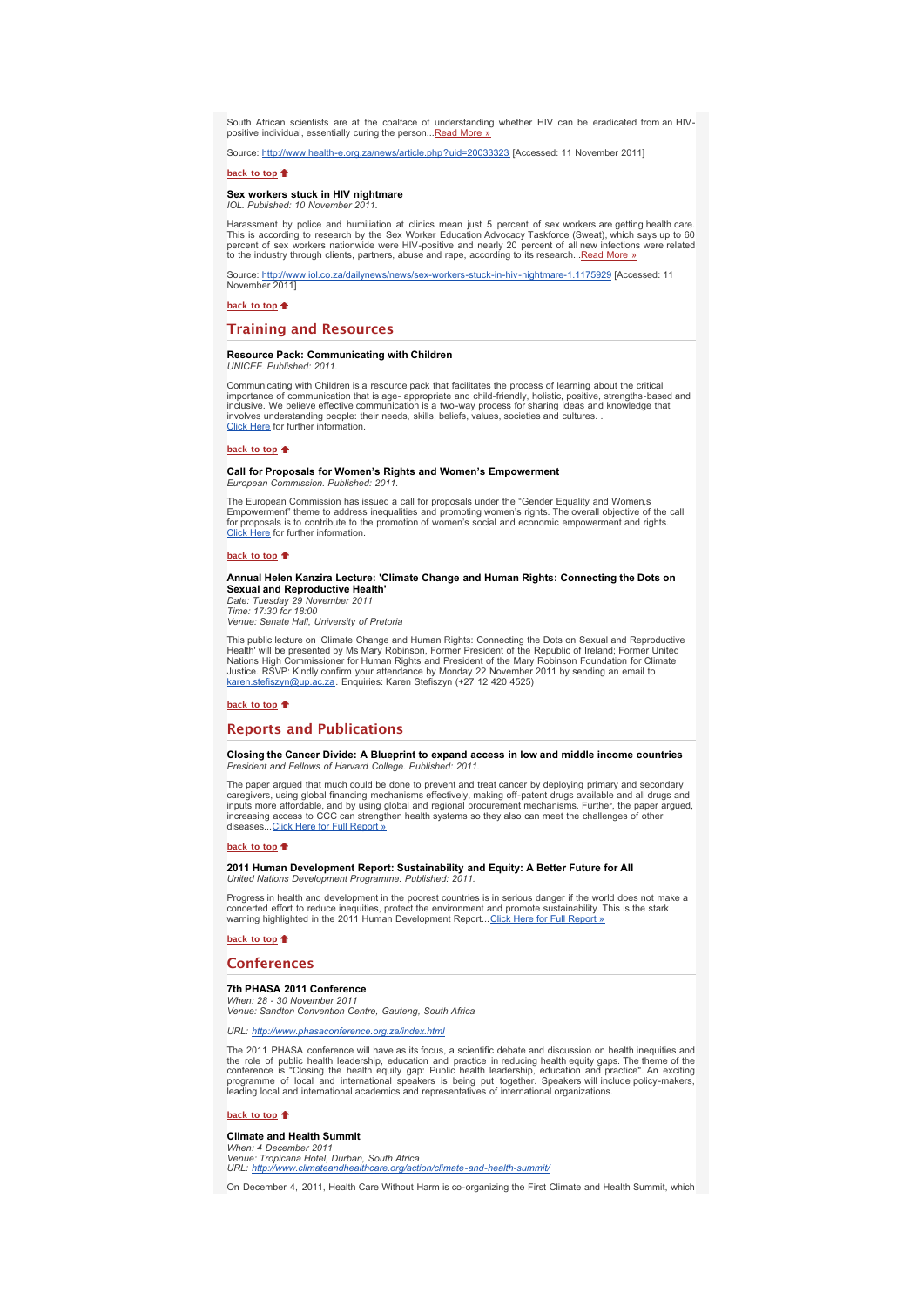will take place parallel to the UNFCCC meetings at the Tropicana Hotel in Durban, South Africa. The event will bring key health sector actors from around the world together to discuss the impacts of climate change on<br>public health and solutions that promote greater health, as well as economic equity between and within nations.

#### **[back to top](x-msg://19/#top)**

#### **3rd Annual Healthcare Summit: Addressing the issues surrounding healthcare reform in South Africa**

*When: 24 – 26 January 2012 Venue:Convention Dynamics, Isando, Johannesburg URL: [http://www.iir.co.za/detail.php?e=2394](http://bulletin.hst.org.za//lt.php?id=K09XAVZSVAQCSlBRCkUHC1NR)*

The Healthcare Summit is a three-day event that deals with all the current issues facing the stakeholders in<br>the healthcare industry. This year's Summit will focus on the latest developments surrounding healthcare<br>reform i *on the industry.*

#### **[back to top](x-msg://19/#top)**

**Future eHealth Leaders Summit** *When:21 - 25 February 2012 Venue: Cape Town, South Africa URL: [http://www.futureehealthleaders.org](http://bulletin.hst.org.za//lt.php?id=K09XAVZSVAQBSlBRCkUHC1NR)*

Future eHealth Leaders provides you with a unique learning experience outside your familiar setting. It promotes collaboration between diverse countries and regions, mainly in Sub-Saharan Africa and Europe. This provides p

**[back to top](x-msg://19/#top)**

**Healthcare in Africa** *When: 6-7 March 2012 Venue:Cape Town, South Africa URL: [http://cemea.economistconferences.com/event/healthcare-africa](http://bulletin.hst.org.za//lt.php?id=K09XAVZSVAUBSlBRCkUHC1NR)*

*Healthcare in Africa will bring together influential healthcare stakeholders from government, providers,* suppliers and patient groups to confront and explore key issues around healthcare systems in Africa. You'll be<br>able to participate in interactive brainstorming sessions, hear cutting-edge case studies, and hear from a rang *of inspiring speakers.*

### **[back to top](x-msg://19/#top)**

#### **3rd SA TB Conference** *When: 12-15 June 2012*

*Venue: ICC, Durban, South Africa URL: [http://www.tbconference.co.za/](http://bulletin.hst.org.za//lt.php?id=K09XAVZSVAUASlBRCkUHC1NR)*

The 3rd TB Conference will build on the momentum of the previous TB conferences and give communities an<br>opportunity to assess progress towards reaching TB/HIV targets. Thus, giving meaning to the theme for the<br>2012 TB Conf

## **[back to top](x-msg://19/#top)**  $\triangleq$

### **Job Opportunities**

### **AHP - African Health Placements**

AHP is a not-for-profit project that aims to support the recruitment and retention of healthcare workers in South<br>Africa. AHP is focused on assisting healthcare professionals make the right choice for their future in South *The following positions with AHP are currently available:*

*Please view the website for more details [http://www.ahp.org.za](http://bulletin.hst.org.za//lt.php?id=K09XAVZSVAIHSlBRCkUHC1NR) or contact on 011 328 1300*

#### **[back to top](x-msg://19/#top)**

### **Health Systems and Services Research (HSSR) Lecturer or Senior Lecturer (part-time or**

**fulltime)** *Faculty of Health Sciences of Stellenbosch University Closing date: 16 November 2011.*

The Faculty of Health Sciences of Stellenbosch University is participating in an international collaboration to<br>develop Health Systems and Services Research capacity in Africa. Applications are invited from suitably *qualified individuals to participate in this new project.*

*Please view our website for more details* 

**[back to top](x-msg://19/#top)**

*[http://www.hst.org.za](http://bulletin.hst.org.za//lt.php?id=K09XAVZSVAIGSlBRCkUHC1NR)*

[Forward this email](http://bulletin.hst.org.za//lt.php?id=K09XAVZSVAQASlBRCkUHC1NR) to a friend. Not interested anymore? [Unsubscribe.](http://bulletin.hst.org.za//lt.php?id=K09XAVZSVAQPSlBRCkUHC1NR) Health Systems Trust PO Box 808, Durban, 4000 Tel: 031 266 9090 Fax: 031 266 9199 Email: editor@hst.org.za

Copyright and Disclaimer

The copyright in the compilation of this bulletin, its name and logo is owned by the Health Systems Trust. You may not reproduce this bulletin, or its name or the Health Systems Trust's logo or its trademarks including those of any other third party that appears